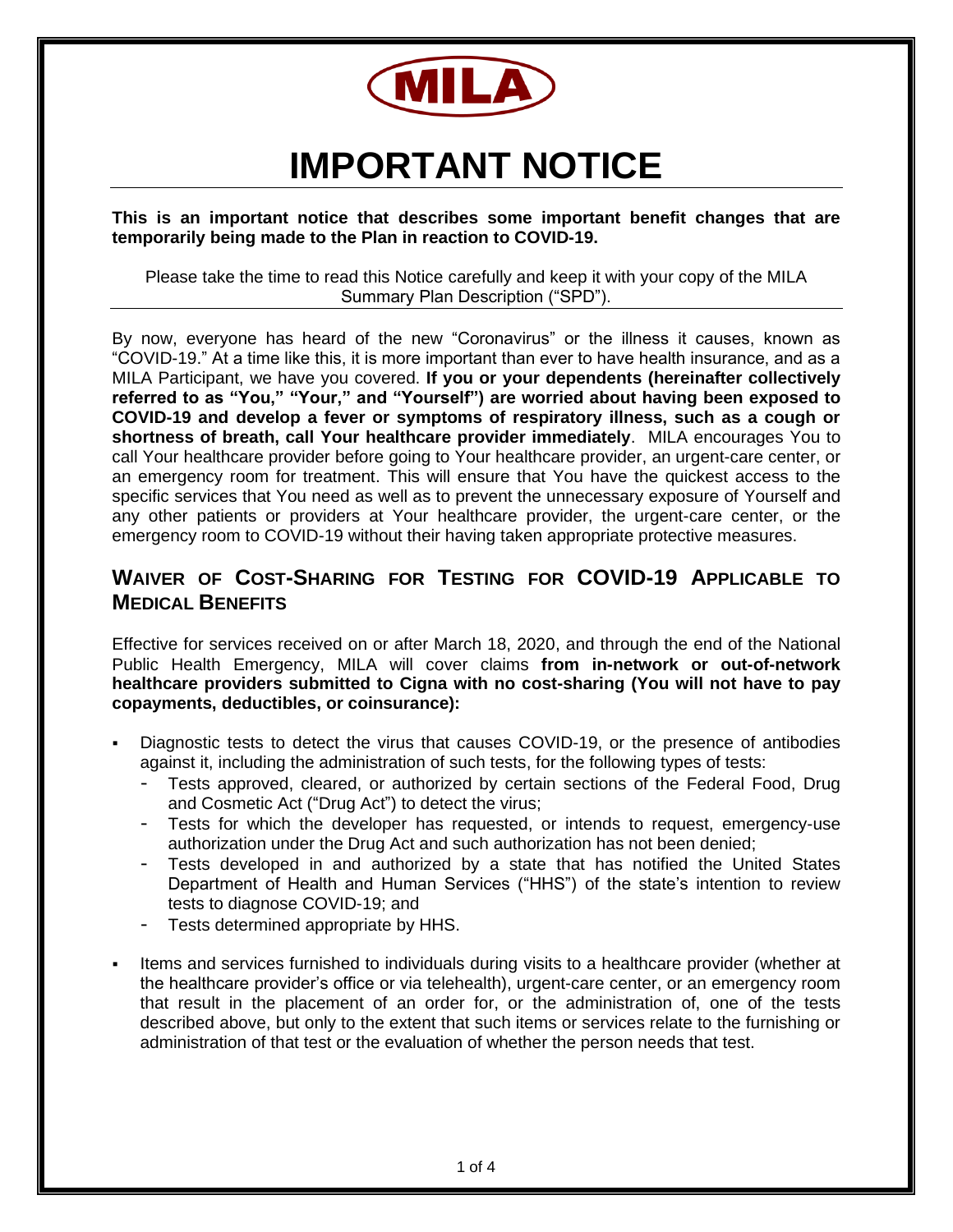These testing services will also be provided without any need for prior authorization or medical management. This means that You do not have to get precertification or prior authorization to have these tests or test-related visits covered by MILA.

# **WAIVER OF COST-SHARING FOR TREATMENT FOR COVID-19 FOR MEDICAL BENEFITS**

Effective for services received on or after March 30, 2020, and through the end of the National Public Health Emergency, MILA will cover in-network and out-of-network treatment of COVID-19, including, but not limited to, inpatient hospital services, transportation to the hospital, outpatient facility and professional services **with no cost-sharing (You will not have to pay copayments, deductibles, or coinsurance)**.

If You need help locating a healthcare provider or to find an in-network provider, call the number on the back of Your MILA Cigna ID card.

# **TELEHEALTH AND VIRTUAL VISITS**

Generally speaking, telehealth and virtual visits mean the use of electronic information and communication technologies, including a telephone, cell phone, smartphone, tablet, or computer with a web cam, by a physician or other licensed healthcare provider to deliver covered healthcare services from a location other than a healthcare provider's office. Telehealth and virtual visits are a convenient way for you and your dependents to access medical care. These services give You quick and easy access to a healthcare provider wherever You are. You can talk to a healthcare provider without leaving Your house. In fact, it is recommended that You use telehealth whenever possible to help prevent the spread of COVID-19 and improve access to medical care. These services are a safe and effective way to receive medical guidance for many medical issues, including those related to COVID-19, from home.

MILA covers telehealth or virtual visits provided by Your doctor (provided Your doctor has such capabilities) and those provided by. Cigna Telehealth Connection, which offers telehealth and virtual visits through its network of providers. Both of these benefits are described below.

#### *Telehealth/Virtual Visits with Your Own Provider*

Staying home as much as possible is the best way to stop the spread of COVID-19. If You are feeling sick, going to the doctor's office can be a health risk for You and Your community whether or not You have COVID-19. Instead, call Your doctor to see if Your doctor is offering virtual care. Many doctors are using telehealth and virtual visits during the COVID-19 outbreak. Telehealth and virtual visits are an ideal way to receive non-emergency care right now. Doctors who use telehealth and virtual visits can even call in prescriptions to Your local pharmacy. You may also use telehealth and virtual visits for treatment of mental health and substance-use disorders.

If You are feeling sick or are concerned about having symptoms of COVID-19, and want to try telehealth or a virtual visit with Your doctor, check first to see whether Your doctor offers telehealth or virtual visits. If such services are available, Your doctor's office can tell you how to make an appointment and what types of telehealth or virtual visits they provide (e.g., telephone or video). This benefit is available for in-network and out-of-network providers who have the capability. If You do not have a doctor and need to find one, call the telephone number on the back of Your MILA/Cigna ID card or go to MyCigna.com.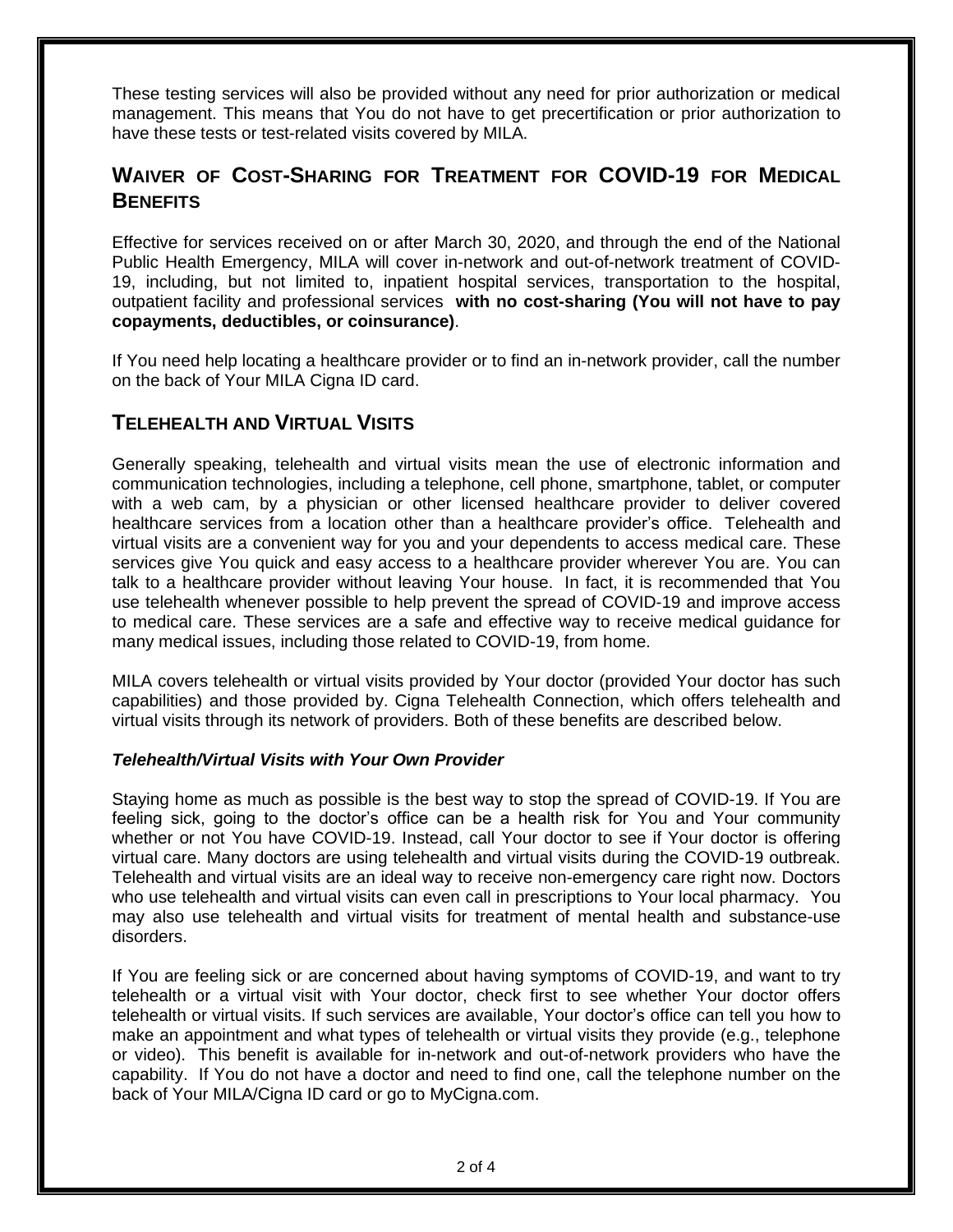Effective for services received on or after March 30, 2020, through the end of the National Public Health Emergency, You will not have to pay copayments, deductibles, or coinsurance for telehealth and virtual visits related to testing and treatment for COVID-19. As with office visits not related to COVID-19, telehealth and virtual visits not related to COVID-19 will be covered when provided by an in-network provider at the current in-network copayment. Services provided by an out-of-network provider will be subject to the current deductibles and coinsurance applicable to out-of-network office visits.

## *Cigna Telehealth Connection*

As a reminder, You have access to a Cigna Telehealth Connection network of physicians for telehealth and virtual visits. The Cigna Telehealth Connection program provides access to a wide network of physicians that can diagnose Your symptoms and prescribe medication, when appropriate. In addition, this program includes telehealth and virtual visits for treatment of mental health and substance-use disorders. In order to use the Cigna Telehealth Connection program, You must enroll in the program. Please see the attached flyer that provides more detail on this important benefit.

Effective for services received on or after March 30, 2020, through the end of the National Public Health Emergency, Cigna Telehealth Connection will be covered at 100% with no costsharing (You will not have to pay copayments, deductibles, or coinsurance) whether or not the telehealth or virtual visit is related to COVID-19.

To use the Cigna Telehealth Connection, which offers board-certified doctors who are available 24/7/365, please contact either of the following telehealth providers:

> **Amwell** 855-667-9722 AmwellforCigna.com

## **MDLIVE**

888-726-3171 MDLIVEforCigna.com

## **MILA MEMBER ASSISTANCE PROGRAM**

If You are feeling overwhelmed by COVID-19, You may also contact the MILA Member Assistance Program, which is available 24/7, by calling 800-794-7882. Under this program, You may receive up to six (6) counseling sessions at no cost.

## **OTHER IMPORTANT INFORMATION**

For other important information concerning COVID-19, please consult MILA's website, www.milamhctf.com, and Cigna's website, which can be accessed through the MILA website or by going to MyCigna.com.

# **CVS Pharmacy Mail-Order Prescriptions**

Remember to take advantage of CVS Pharmacy's mail-order service. To help You stay at home as much as possible during the COVID-19 outbreak, CVS Pharmacy has waived charges for standard home delivery of all prescription medications. Almost all CVS Pharmacy locations offer delivery within one to two days. If You need a prescription on the same day it is ordered, look for an "on-demand delivery" option when checking out. To order Your prescriptions by mail, visit caremark.com/mail service. Select *Prescriptions* from the navigation bar. From the drop-down